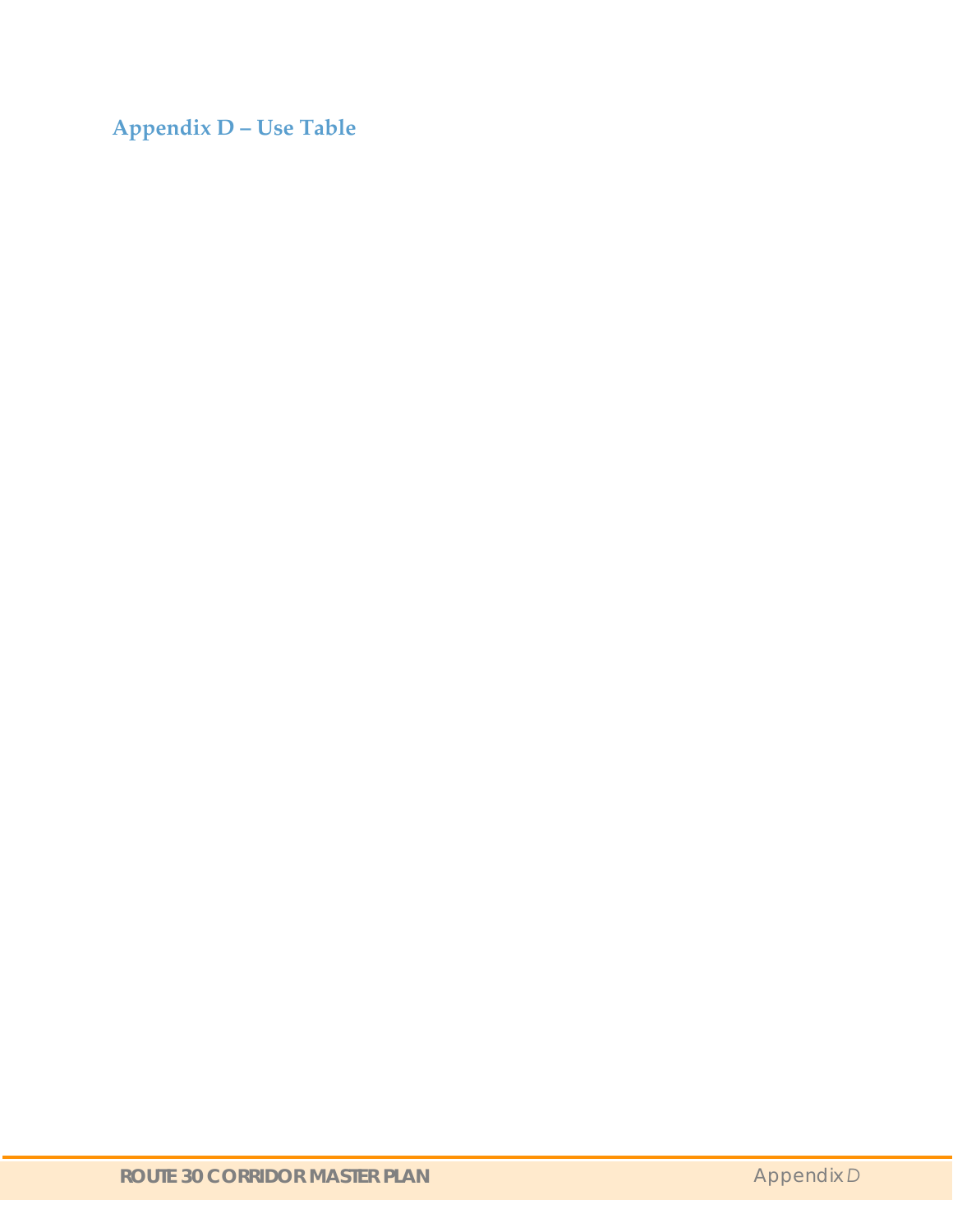|                                                             | <b>Mixed Use</b><br><b>Centers (MUC)</b> | <b>Enhanced Suburban</b><br><b>Corridor (ESC)</b> |
|-------------------------------------------------------------|------------------------------------------|---------------------------------------------------|
| <b>Retail, Restaurant, and Personal Service</b>             |                                          |                                                   |
| Appliance, furniture repair and or sales                    | P                                        | P                                                 |
| Vehicle sales, rental and leasing $1$                       | <b>NP</b>                                | P <sup>5</sup>                                    |
| Vehicle repair, parts, painting, and body work              | <b>CU</b>                                | P                                                 |
| (excluding sales, rental or leasing) <sup>1,7</sup>         |                                          |                                                   |
| Vehicle wash <sup>1</sup>                                   | <b>NP</b>                                | P                                                 |
| Gas station with services/convenience                       | <b>NP</b>                                | P                                                 |
| General retail (unless otherwise listed separately)         | P <sup>4</sup>                           | P                                                 |
| Lawn and garden center                                      | CU <sup>4</sup>                          | P                                                 |
| Grocery stores and specialty Foods                          | P <sup>4</sup>                           | P                                                 |
| Personal service establishments (See defn at end)           | P                                        | P                                                 |
| Pharmacy <sup>3</sup>                                       | P                                        | P                                                 |
| Brewery with or without public restaurant, tasting          | P <sup>4</sup>                           | P                                                 |
| room, tours, etc.                                           |                                          |                                                   |
| Exercise or fitness facilities including studios for dance, | P <sup>4</sup>                           | P                                                 |
| karate, gymnastics                                          |                                          |                                                   |
| Funeral home                                                | <b>NP</b>                                | P                                                 |
| Restaurant <sup>3</sup>                                     | P                                        | P                                                 |
|                                                             |                                          |                                                   |
| <b>Offices and other commercial</b>                         |                                          |                                                   |
| Bank, finance and insurance <sup>3</sup>                    | P                                        | P                                                 |
| Business or professional offices                            | $\mathsf{P}^4$                           | P                                                 |
| Vet Clinic (with or without indoor kennels)                 | CU                                       | P                                                 |
| Kennel/doggie daycare                                       | <b>NP</b>                                | CU                                                |
| Indoor sports and recreation                                | P <sup>4</sup>                           | ${\sf P}$                                         |
| Outdoor sports and recreation                               | <b>CU</b>                                | P                                                 |
| <b>Bed and breakfast</b>                                    | P <sup>4</sup>                           | P                                                 |
| Cinemas/performing arts theater                             | P <sup>4</sup>                           | P                                                 |
| Hotels/motel                                                | P <sup>4</sup>                           | P                                                 |
|                                                             |                                          |                                                   |

| Short term stay (residential) rentals <sup>2</sup>       |                |  |
|----------------------------------------------------------|----------------|--|
|                                                          |                |  |
| Medical uses <sup>8</sup>                                |                |  |
| Urgent care clinic                                       |                |  |
| Medical offices, laboratories, and outpatient facilities | $\mathsf{D}^4$ |  |
| Medical marijuana dispensary                             |                |  |
| Inpatient rehabilitation facilities                      |                |  |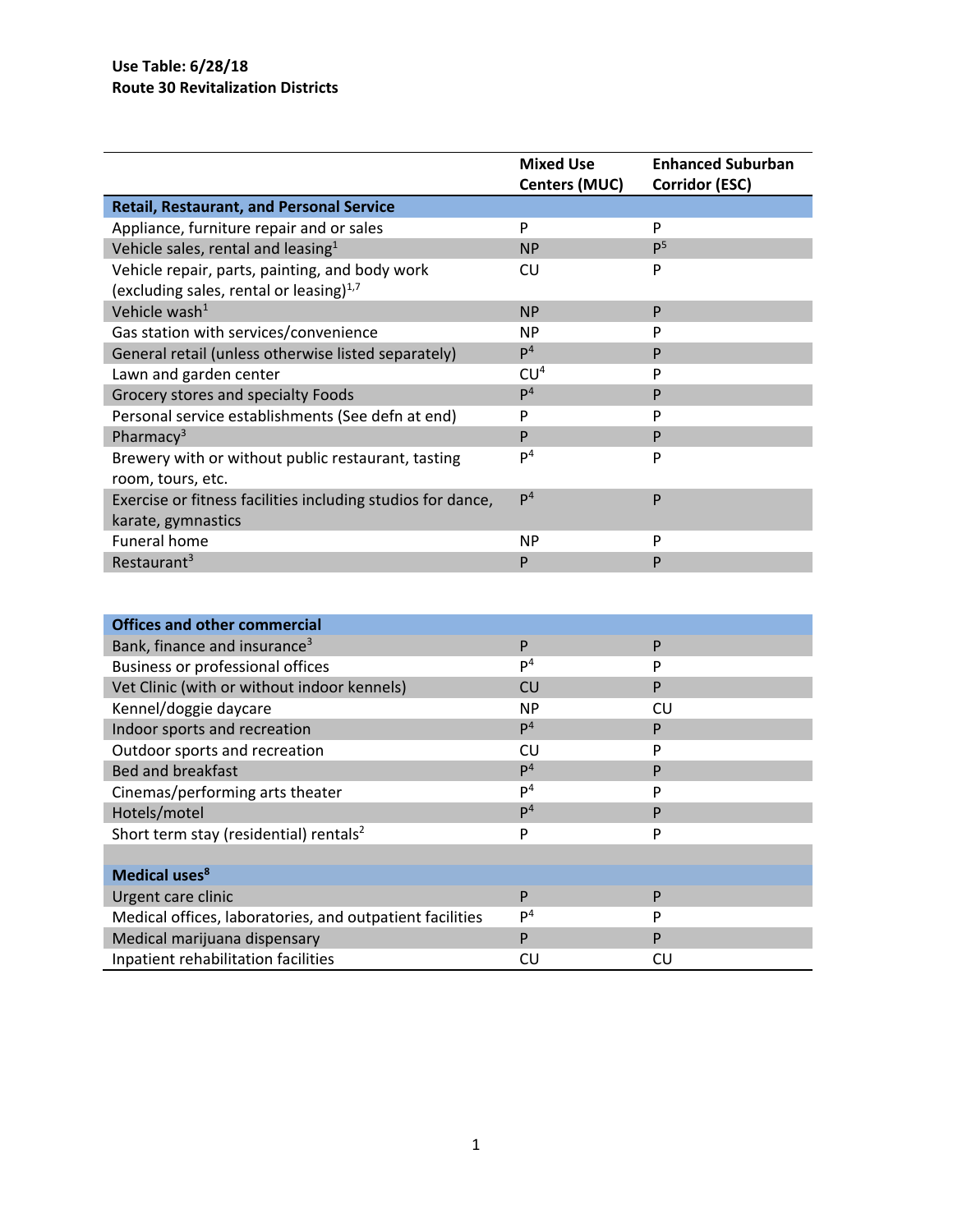## **Use Table: 6/28/18 Route 30 Revitalization Districts**

| <b>Residential</b>                                        | <b>MUC</b>      | <b>ESC</b>      |
|-----------------------------------------------------------|-----------------|-----------------|
| Single-family detached dwellings                          | <b>NP</b>       | <b>NP</b>       |
| Two-family dwellings                                      | <b>NP</b>       | NP.             |
| Single-family attached residential (townhouses)           | CU <sup>6</sup> | CU <sup>6</sup> |
| Multifamily residential, Max 50 feet                      | CU <sup>6</sup> | CU <sup>6</sup> |
| Multifamily residential above commercial (live-work), Max | D               | <b>NP</b>       |
| height in accordance with base district                   |                 |                 |

| <b>Institutional</b>                       | <b>MUC</b>     | <b>ESC</b> |
|--------------------------------------------|----------------|------------|
| Skilled nursing                            | CU             | CU         |
| Cont. care retirement community            | CU             | CU         |
| Schools & educational uses                 | D <sup>4</sup> | D          |
| Museum, library or other cultural facility | D <sup>4</sup> | D          |
| Child care center                          | D              | D          |
| Adult day care center                      | D              |            |
| Parks & open space                         | D              | D          |
| Places of worship                          | D <sup>4</sup> | D          |

| <b>Manufacturing, Warehousing and Distribution</b>   | <b>MUC</b> | <b>ESC</b> |  |
|------------------------------------------------------|------------|------------|--|
| Mini-storage                                         | <b>NP</b>  |            |  |
| Truck terminal                                       | <b>NP</b>  | <b>NP</b>  |  |
| Construction, trades, supplies and materials         | <b>NP</b>  | D          |  |
| Distribution centers (heating oil, trucking, etc.)   | <b>NP</b>  | <b>NP</b>  |  |
| General warehousing, storage and distribution        | <b>NP</b>  | <b>NP</b>  |  |
| Light manufacturing                                  | CU         | CU         |  |
| Research and development facilities and laboratories | CU         | CU         |  |

| <b>Utilities &amp; Transportation</b> | <b>MUC</b>     | ESC |
|---------------------------------------|----------------|-----|
| <b>Public utilities</b>               |                |     |
| Parking garages                       | D <sup>4</sup> |     |
| Communications tower                  |                |     |

## **Notes:**

1 = "Vehicle" is intended to include automobiles, trucks, boats and marine equipment, buses, RV's and campers, and the like.

2 = Use and performance regulations for this use (parking regulations, number of nights per year, and similar regulations, ensuring the dwelling is occupied by the homeowner, etc. ) should be discussed as part of a township-wide zoning effort.

3 = Uses with drive-ins should be subject to the Design Guidelines for such facilities